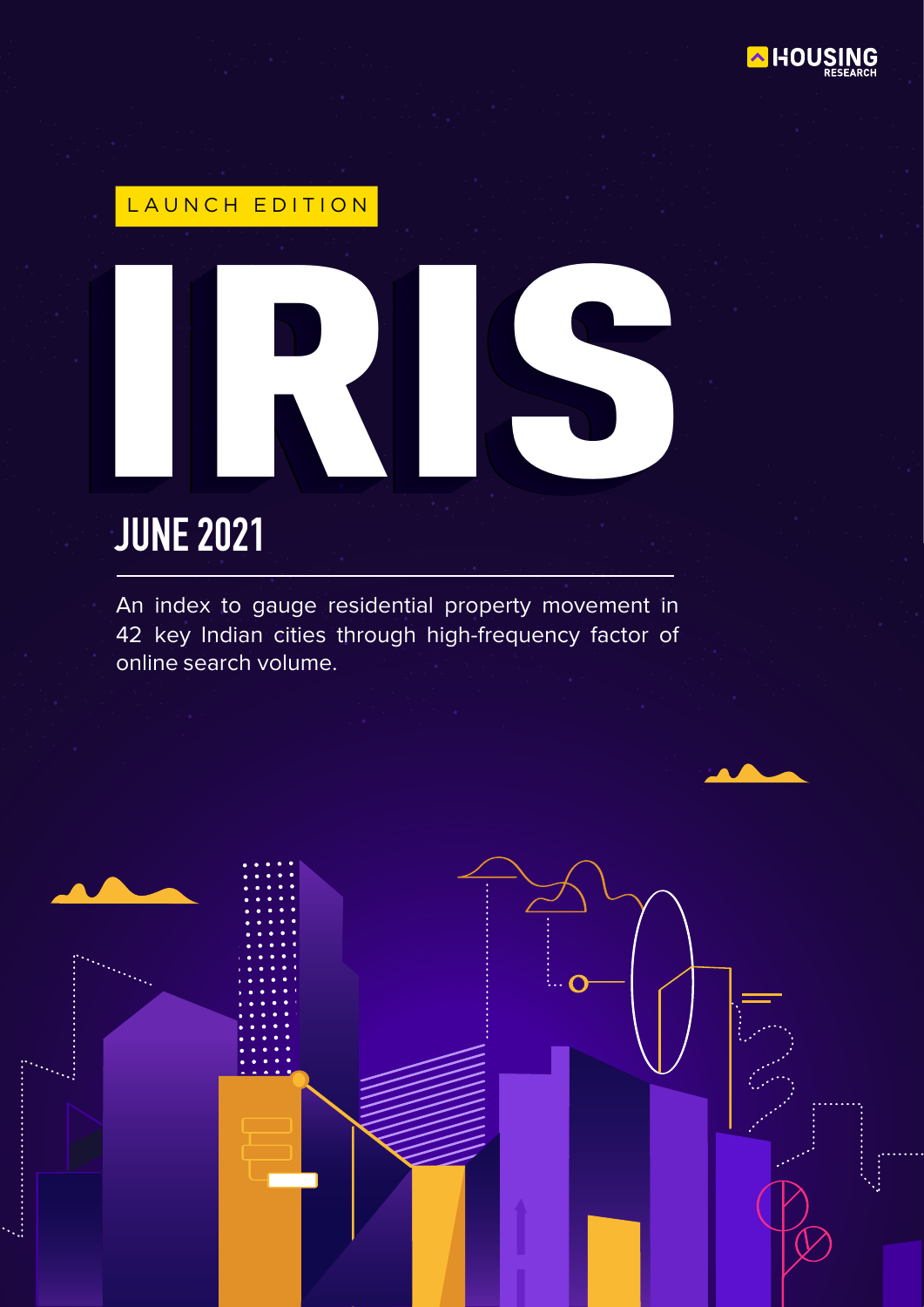

# **Online property search volume in India picks up pace in June 2021.**

- After seeing a slowdown in the previous two months, Housing.com's IRIS has inched up by 9 points in June 2021.
- Compared to the relative past, national online demand is up by 26 points YoY in June 2021, despite a similar lockdown situation in both periods.
- As per our research, both online and offline trends hint at a speedier bounce back from the impact of the pandemic wave, juxtaposed last year.
- The index has shot up on the back of opening up of local lockdowns as active COVID-19 cases continue to simmer down.

# Momentum post the two-month dunk indicates a speedier rebound



**Housing.com's IRIS - India**

- As suggested by IRIS trends, the demand in Tier 2 cities has recovered more quickly than in the top-eight cities, demonstrating resilience during the pandemic.
- The buyer demand in India is currently 18 points below the historic peak recorded in September last year.
- The same was 27 points lower than the September 2020 peak in May 2021.
- The uptick in June 2021 and mellowing of second wave of the pandemic indicates towards a rise in demand in the coming months.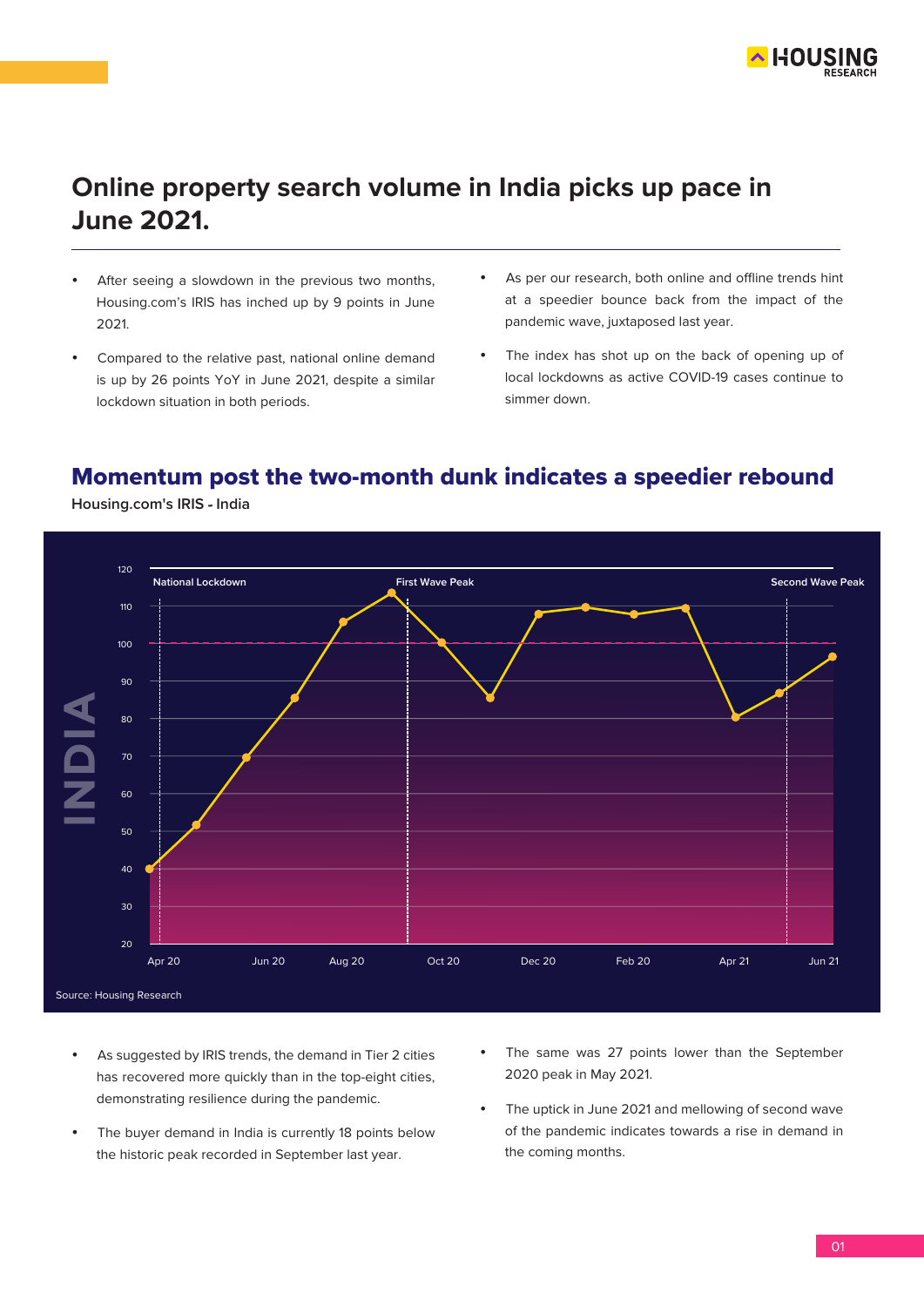

# **Delhi NCR registers maximum growth in online search volume for buying residential property.**

- Delhi and its agglomeration (Gurugram, Noida, Greater Noida, Faridabad and Ghaziabad) saw the maximum online demand in June 2021, securing the top rank on Housing.com's Dynamic Demand Progression Score.
- As Delhi NCR continues to thwart the pandemic, it has jumped a rank up between May and June 2021. Greater Noida and Faridabad saw maximum online traction during June 2021.
- In Greater Noida, Noida Extension, Surajpur and YEIDA were the most searched localities.
- Hyderabad and Ahmedabad each rose one and two ranks up, respectively, while Pune and Kolkata recorded lower ranks than the previous month.

# Jaipur and Lucknow make it to the list of top-20 cities with high online property search activity

**Housing.com's Dynamic Demand Progression Meter**



 Ludhiana and Amritsar saw the highest jump in rank compared to the previous month, with maximum

traction for independent homes or units.

| City       | Rank           | <b>Change (MoM)</b> |
|------------|----------------|---------------------|
| Delhi NCR  | 1              | $+1$                |
| Mumbai     | $\overline{2}$ | $-1$                |
| Bengaluru  | 3              | $\overline{O}$      |
| Chennai    | $\overline{4}$ | O                   |
| Hyderabad  | 5              | $+1$                |
| Ludhiana   | 6              | $+4$                |
| Pune       | $\overline{7}$ | $-2$                |
| Goa        | 8              | $-1$                |
| Surat      | 9              | $\Omega$            |
| Ahmedabad  | 10             | $+2$                |
| Kolkata    | 11             | $-3$                |
| Guwahati   | 12             | $+1$                |
| Varanasi   | 13             | $+1$                |
| Amritsar   | 14             | $+4$                |
| Coimbatore | 15             | $-4$                |
| Patna      | 16             | $-1$                |
| Meerut     | 17             | O                   |
| Jaipur     | 18             | $+3$                |
| Kanpur     | 19             | $\Omega$            |
| Lucknow    | 20             | $+3$                |

Top-20 cities for June 2021

- In Ludhiana, the localities of Haibowal Kalan and Dugri saw maximum virtual demand in June 2021.
- Lucknow and Jaipur made it to the top-20 replacing Dehradun and Agra.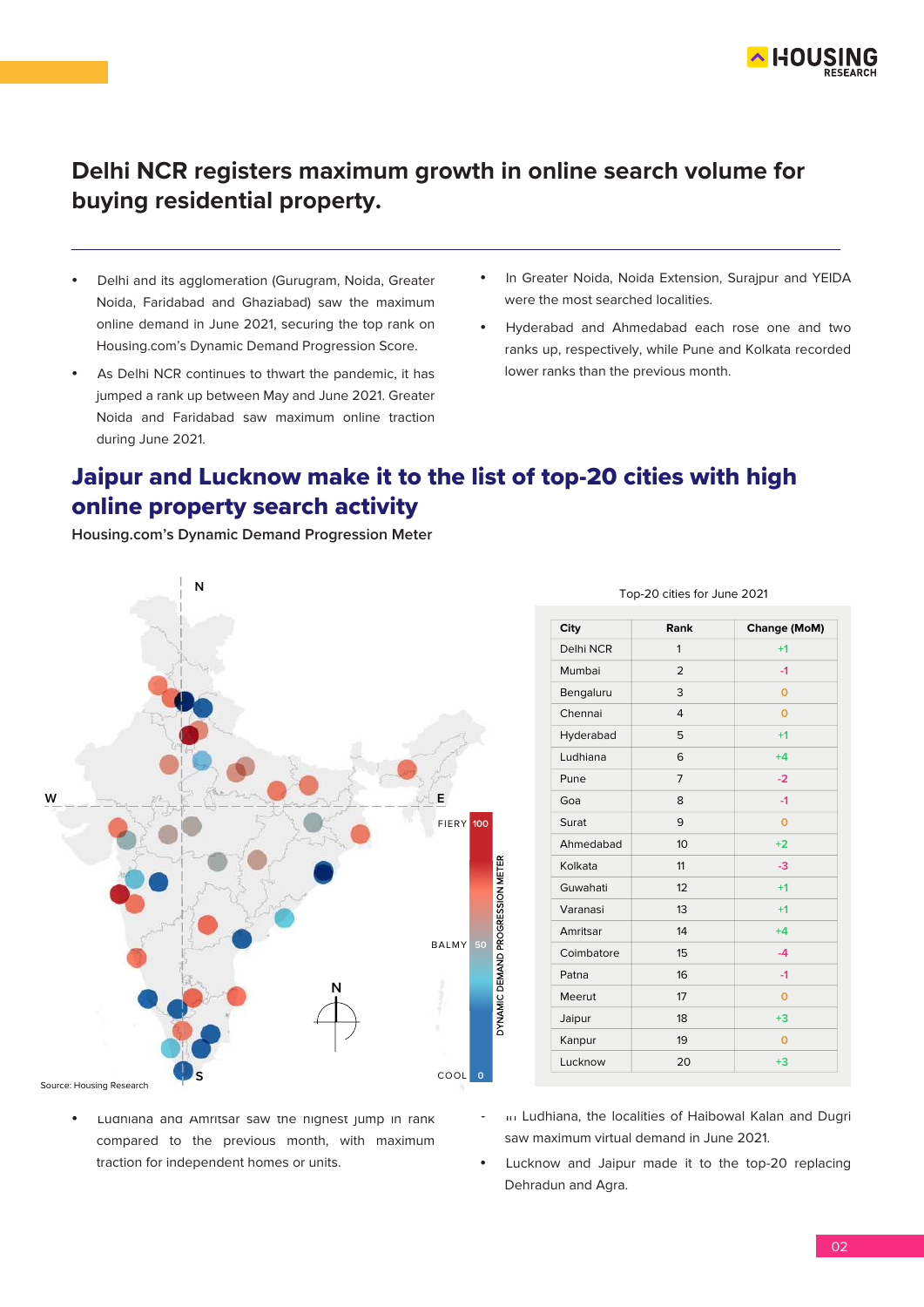

**'IRIS'** represents wisdom, knowledge, message and a keen eye for details. As the name suggests, this index brings forth a comprehensive analysis and matchless insights based on the online residential real estate activity, to the stakeholders through our unparalleled database and market intelligence.

# **List of cities:**

### Top-8

Ahmedabad, Bengaluru, Chennai, Delhi NCR, Hyderabad, Kolkata, Mumbai, Pune

Note: Delhi NCR includes Delhi, Faridabad, Ghaziabad, Greater Noida, Gurugram and Noida

Mumbai includes Greater Mumbai, Thane and Navi Mumbai

The demand is considered based on the growth in the online buyer interest and buyer intent observed on the portal. The online buyer interest encompasses the viewing and searching for the properties, whereas buyer intent includes making an enquiry and/or buying the property online.

# Why the Name 'IRIS'? What is the index about?

**Housing.com's 'IRIS' (Indian residential index for online search)** is a monthly index that tracks the buyer activity in primary and secondary residential markets, as observed on the Housing.com portal. The index is created with the objective of giving an in-depth view of the buyer activity in India by tracking 42 key cities driving the residential market.

### Tier-2

Agra, Amritsar, Aurangabad, Bhopal, Bhubaneswar, Chandigarh, Coimbatore, Cuttack, Dehradun, Goa, Guwahati, Indore, Jaipur, Kanpur, Kochi, Lucknow, Ludhiana, Madurai, Mangalore, Meerut, Mohali, Mysore, Nagpur, Nashik, Patna, Raipur, Ranchi, Surat, Trichy, Trivandrum, Vadodara, Varanasi, Vijayawada, Visakhapatnam

The cities are then scored and ranked on 'Housing.com's Dynamic Demand Progression Score' which is an element of IRIS and helps to deep dive into the key 42 cities in India, giving a comparative snapshot of movement in demand in these cities vis-à-vis each other.

# How is it useful to you?

First search for buying a home takes place online and serves as a leading indicator for assessing offline residential demand dynamics of a city in the near to mid-term.

The comparative analysis is useful for a potential homebuyer, an investor, and other stakeholders with interest in the city to make an informed decision.

# Why is Housing.com well placed to tell this story?

Housing.com is one of India's leading digital real estate portals, with millions of potential homebuyers using the website to complete their property searches. The traffic on the portal has doubled over the past year and forms a significant 30 percent consolidated share of the fragmented digital real estate space. The everincreasing virtual activity on the portal allows the research analysts at Housing Research to bring matchless insights through the unparalleled database and market intelligence.